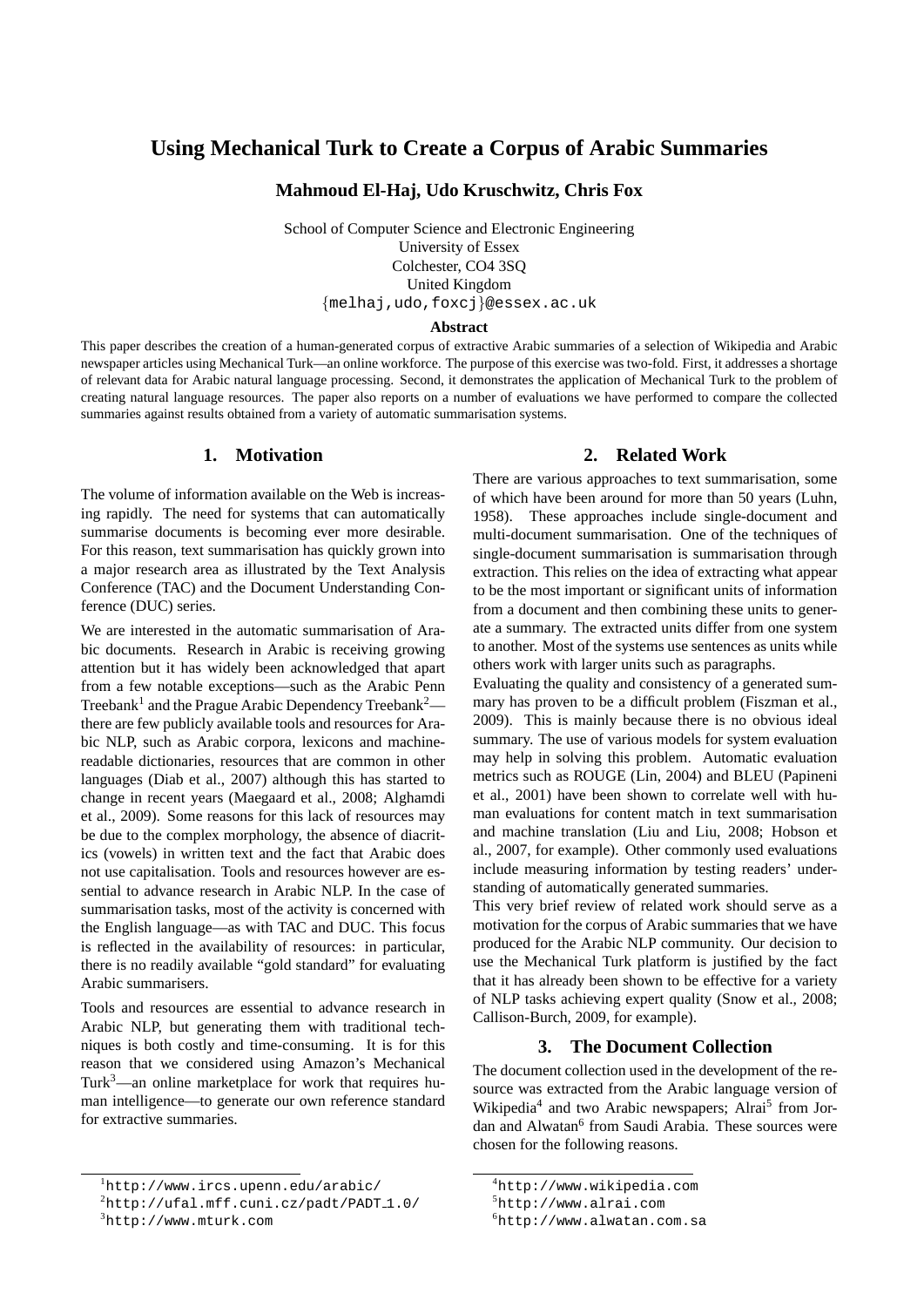- 1. They contain real text as would be written and used by native speakers of Arabic.
- 2. They are written by many authors from different backgrounds.
- 3. They cover a range of topics from different subject areas (such as politics, economics, and sports), each with a credible amount of data.

The Wikipedia documents were selected by asking a group of students to search the Wikipedia website for arbitrary topics of their choice within given subject areas. The subject areas were: art and music; the environment; politics; sports; health; finance and insurance; science and technology; tourism; religion; and education. To obtain a more uniform distribution of articles across topics, the collection was then supplemented with newspaper articles that were retrieved from a bespoke information retrieval system using the same queries as were used for selecting the Wikipedia articles. Each document contains on average 380 words.

### **4. The Human-Generated Summaries**

The corpus of extractive document summaries was generated using Mechanical Turk. The documents were published as "Human Intelligence Tasks" (HITS). The assessors (workers) were asked to read and summarise a given article (one article per task) by selecting what they considered to be the most significant sentences that should make up the extractive summary. They were required to select no more than half of the sentences in the article. Using this method, five summaries were created for each article in the collection. Each of the summaries for a given article were generated by different workers.

In order to verify that the workers were properly engaged with the articles, and provide a measure of quality assurance, each worker was asked to provide up to three keywords as an indicator that they read the article and did not select random sentences. In some cases where a worker appeared to select random sentences, the summary is still considered as part of the corpus to avoid the risk of subjective bias.

The primary output of this project is this corpus of 765 human-generated summaries that we obtained, which is now available to the community.<sup>7</sup> To set the results in context, and illustrate its use, we also conducted a number of evaluations.

### **5. Evaluations**

To illustrate the use of the human-generated summaries from Mechanical Turk in the evaluation of automatic summarisation, we created extractive summaries of the same set of documents using a number of systems, namely:

Sakhr: an online Arabic summariser.<sup>8</sup>

**AQBTSS:** a query-based document summariser based on the vector space model that takes an Arabic document

and a query (in this case the document's title) and returns an extractive summary (El-Haj and Hammo, 2008; El-Haj et al., 2009).

- **Gen-Summ:** similar to *AQBTSS* except that the query is replaced by the document's first sentence.
- **LSA-Summ:** similar to *Gen-Summ*, but where the vector space is tranformed and reduced by applying Latent Semantic Analysis (LSA) to both document and query (Dumais et al., 1988).

**Baseline-1:** the first sentence of a document.

The justification for selecting the first sentence in *Baseline-1* is the believe that in Wikipedia and news articles the first sentence tends to contain information about the content of the entire article, and is often included in extractive summaries generated by more sophisticated approaches (Baxendale, 1958; Yeh et al., 2008; Fattah and Ren, 2008; Katragadda et al., 2009).

When using Mechanical Turk on other NLP tasks, it has been shown that aggregation of multiple independent annotations from non-experts can approximate expert judgement (Snow et al., 2008; Callison-Burch, 2009; Albakour et al., 2010, for example). For this reason, we evaluated the results of the systems not with the raw results of Mechanical Turk, but with derived *gold standard* summaries, generated by further processing and analysis of the human generated summaries.

The aggregation of the summaries can be done in a number of ways. To obtain a better understanding of the impact of the aggregation method on the results of the evaluation, we constructed three different gold standard summaries for each document. First of all we selected all those sentences identified by at least three of the five annotators (we call this *Level 3* summary). We also created a similar summary which includes all sentences that have been identified by at least two annotators (called *Level 2*). Finally, each document has a third summary that contains all sentences identified by any of the annotators for this document (called *All*). This last kind of summary will typically contain outlier sentences. For this reason, only the first two kinds of aggregated summaries (*Level 2* and *Level 3*) should really be viewed as providing genuine gold standards. The third one (*All*) is considered here just for the purposes of providing a comparison.

A variety of evaluation methods have been developed for summarisation systems. As we are concerned with *extractive* summaries, we will concentrate on results obtained from applying Dice's coefficient (Manning and Schütze, 1999), although we will discuss briefly results from N-gram and substring-based methods ROUGE (Lin, 2004) and AutoSummENG (Giannakopoulos et al., 2008).

#### **5.1. Dice's Coefficient**

We used Dice's coefficient to judge the similarity of the sentence selections in the gold-standard extractive summaries — derived from the human-generated, Mechanical Turk summaries — with those generated by *Sakhr*, *AQBTSS*, *Gen-Summ*, *LSA-Summ* and *Baseline-1* (Table 1). Statistically significant differences can be observed in a number

 $7$ http://privatewww.essex.ac.uk/~melhaj/ easc.htm

<sup>8</sup>http://www.sakhr.com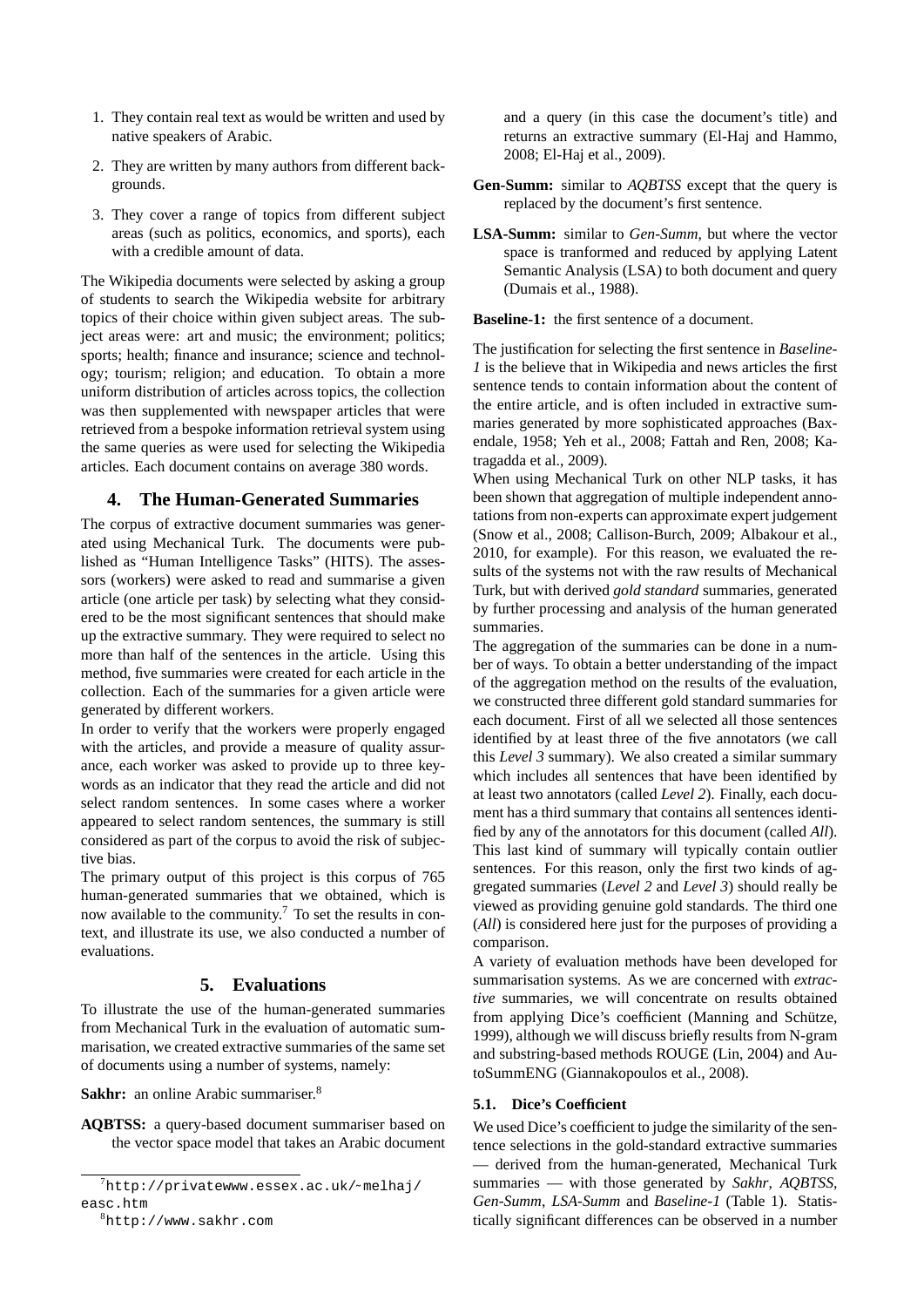|         | Sakhr  | AOBTSS             | Gen-Summ | LSA-Summ | Baseline-1 |
|---------|--------|--------------------|----------|----------|------------|
| A11     | 39.07% | 32.80 <sup>%</sup> | 39 51%   | 39 23%   | 25.34%     |
| Level 2 | 48.49% | 39.90%             | 48.95%   | 50.09%   | 26.84%     |
| Level 3 | 43 40% | 38.86%             | 43.39%   | 42.67%   | 40.86%     |

Table 1: Dice results: systems versus MTurk-derived gold standards.

|               | Sakhr  | <b>AOBTSS</b> | LSA-Summ | Gen-Summ | Baseline-1 |
|---------------|--------|---------------|----------|----------|------------|
| Sakhr         |        | 51.09%        | 58.77%   | 58.82%   | 38.11%     |
| <b>AOBTSS</b> | 51.09% |               | 54.61%   | 58.48%   | 47.86%     |
| LSA-Summ      | 58.77% | 54.61%        | –        | 84.70%   | 34.66%     |
| Gen-Summ      | 58.82% | 58.48%        | 84.70%   |          | 34.99%     |

Table 2: Dice results: comparing systems.

of cases, but we will concentrate on some more general observations.

We observe that the commercial system *Sakhr* as well as the systems that build a summary around the first sentence most closely approximate the gold standards, i.e. *Level 2* and *Level 3*. This is perhaps not surprising as the overlap with the document's first sentence has been shown to be a significant feature in many summarisers (Yeh et al., 2008; Fattah and Ren, 2008).

It is interesting to note that summaries consisting of a single sentence only (i.e. *Baseline-1*) do not score particularly well. That suggests that the first sentence is important but not sufficient for a good summary. When comparing *Baseline-1* with the *Level 2* and *Level 3* summaries, respectively, we also note how the "wisdom of the crowd" seems to converge on the first sentence as a core part of the summary.

Finally, the system that most closely approximates our *Level 2* gold standard uses LSA, a method shown to work effectively in various NLP and IR tasks including summarisation, e.g. (Steinberger and Ježek, 2004; Gong and Liu, 2001).

We also compared the baseline systems with each other (Table 2). This is to get an idea of how closely the summaries each of these systems produce correlate with each other. The results suggest that the system that extracts the first sentence only does not correlate well with any of the other systems. At the same time we observe that *Gen-Summ* and *LSA-Summ* generate summaries that are highly correlated. This explains the close similarity when comparing each of these systems against the gold standards (see Table 1). It also demonstrates (not surprisingly) that the difference between a standard vector space approach and LSA is not great for the relatively short documents in a collection of limited size.

#### **5.2. Other Evaluation Methods**

In addition to using Dice's coefficient, we also applied the ROUGE (Lin, 2004) and AutoSummENG (Giannakopoulos et al., 2008) evaluation methods.

In our experiments with AutoSummENG we obtained values for "CharGraphValue" in the range 0.516–0.586. This indicates how much the graph representation of a model summary overlaps with a given peer summary, taking into account how many times two N-grams are found to be neighbours. *Gen-Summ* and *LSA-Summ* gave the highest values indicating that they produce results more similar to our gold standard summaries than what Sakhr and *AQBTSS* produced.

When applying ROUGE we considered the results of ROUGE-2, ROUGE-L, ROUGE-W, and ROUGE-S which have been shown to work well in single document summarisation tasks (Lin, 2004). In line with the results discussed above, *LSA-Summ* and *Gen-Summ* performed better on average than the other systems in terms of recall, precision and F-measure (when using *Level 2* and *Level 3* summaries as our gold standards). Regarding the other systems, they all performed better than *Baseline-1*.

These results should only be taken to be indicative. Dice's coefficient appears to be a better method for *extractive* summaries as we are comparing summaries on the *sentence* level. It is however worth noting that the main results obtained from Dice's coefficient are in line with results from ROUGE and AutoSummENG.

### **6. Conclusions and Future Work**

We have demonstrated how gold-standard summaries can be extracted using the "wisdom of the crowd".

Using Mechanical Turk has allowed us to produce a resource for evaluating Arabic extractive summarisation techniques at relatively low cost. This resource is now available to the community. It will provide a useful benchmark for those developing Arabic summarisation tools. The aim of the work described here was to create a relatively small but usable resource. We provided some comparison with alternative summarisation systems for Arabic. We have deliberately made no attempt in judging the individual quality of each system. How this resource will be used and how effective it can be applied remains the task of the users of this corpus.

#### **7. References**

- M-D. Albakour, U. Kruschwitz, and S. Lucas. 2010. Sentence-level attachment prediction. In *Proceedings of the 1*st *Information Retrieval Facility Conference*, Lecture Notes in Computer Science 6107, Vienna. Springer.
- M. Alghamdi, M. Chafic, and M. Mohamed. 2009. Arabic language resources and tools for speech and natural lan-